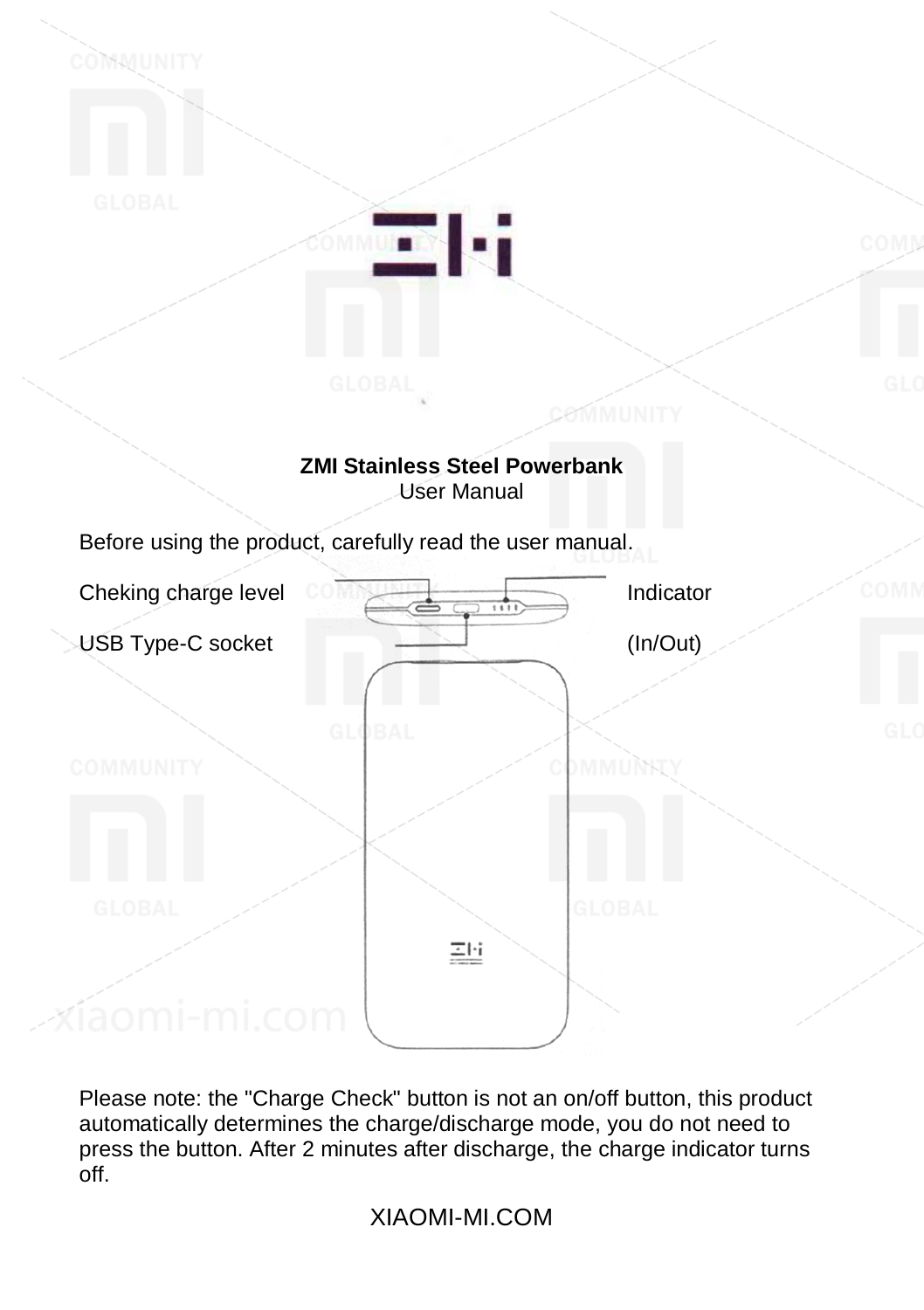## COMMUNITY **Features**

| Security:      | The universal ZMI battery has many levels of protection,<br>both during charging, discharging, and in standby mode,                                                                 |
|----------------|-------------------------------------------------------------------------------------------------------------------------------------------------------------------------------------|
| <b>GLOBAL</b>  | protection against overcharging, excessive discharge,<br>overheating, short circuit, etc., is a reliable barrier to the<br>safety of your universal battery and digital technology. |
| High           | Effective fast charging, support USB input / output Power                                                                                                                           |
| efficiency:    | Delivery, discharge rate DC 5.1V / 2.4A 9V / 12V with a                                                                                                                             |
|                | maximum power of 14.4W.                                                                                                                                                             |
| Compatibility: | Built-in smart charging controller via USB, compatible with<br>mobile phones and digital devices of well-known brands,                                                              |
|                | support for leading brand devices with fast charging /<br>discharging technology, up to 9V / 12V.                                                                                   |
|                |                                                                                                                                                                                     |
| Quality:       | High-quality lithium-polymer batteries and charging /<br>discharging chip.                                                                                                          |
|                |                                                                                                                                                                                     |

### **Overview**

Thank you for using the device. This product is a high-quality universal battery, that uses high-quality lithium-polymer batteries and a charge / discharge chip, the product has good safety, efficiency, compatibility etc.

COMMUNITY

COMMUNITY

# **Main parameters**

| Model:            | QPB60                                          |
|-------------------|------------------------------------------------|
| Battery type:     | lithium-polymer batteries                      |
| Battery capacity: | 6000 mAh 3,85V (23,1Wth)                       |
| Rated capacity:   | 4000 mAh 5,1V (1A)                             |
| Working           | GLORAL<br>$0 °C \sim 35 °C$                    |
| temperature:      |                                                |
| Dimensions:       | $137,2 \times 70,6 \times 11,8 \text{ mm}$     |
| Entrance:         | $5,0V = 2,0A$ 9,0V = 1,8A                      |
| Exit:             | $5,1V = 2,4A$ 9,0V = 1,6A Max 12V = 1,2A Max   |
| Full charge time: | 3:00 (charging device 9B / 2A and stock cabel) |
|                   |                                                |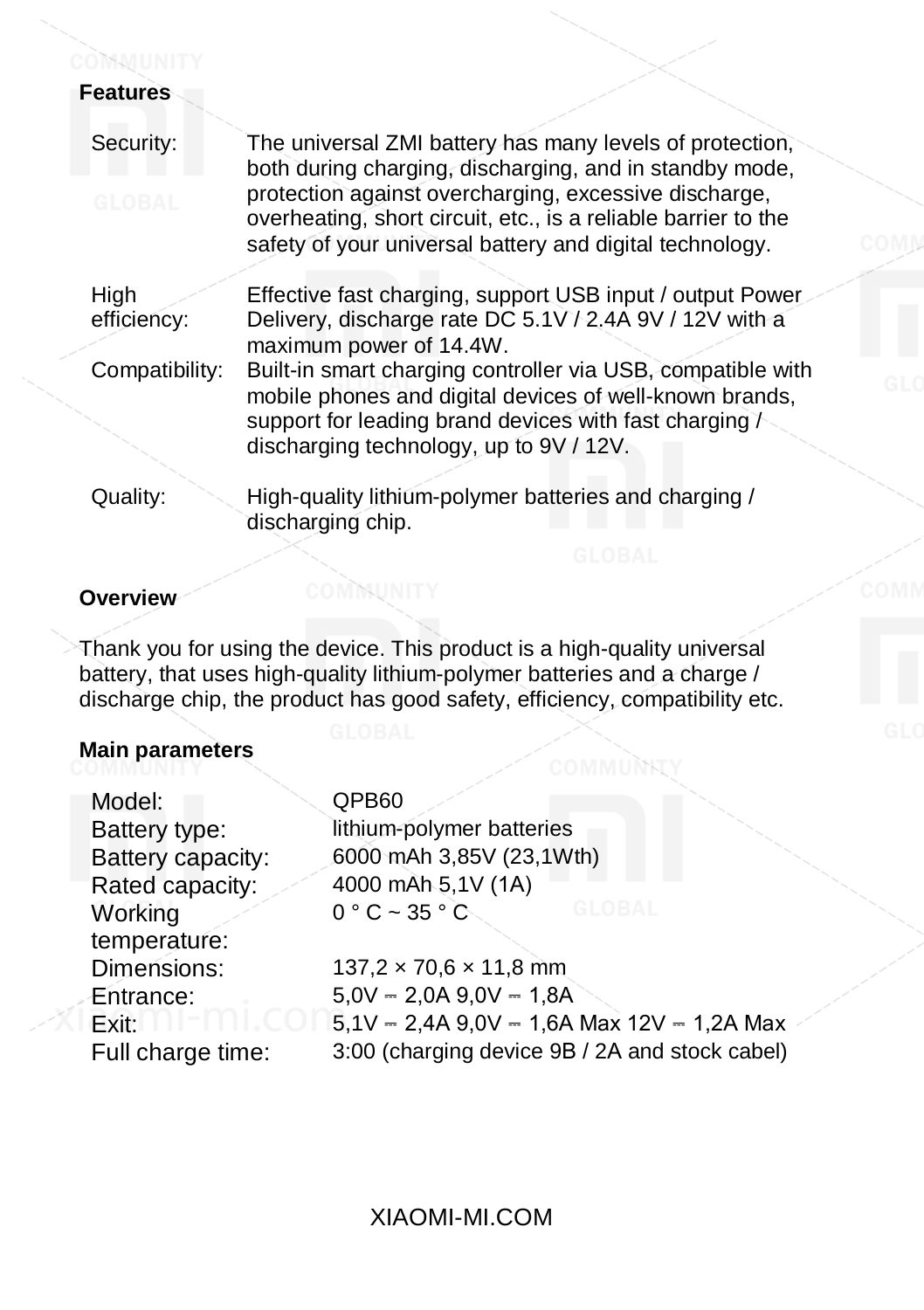## COMMUNITY **Charging**

The product is charged by connecting the power adapter. The ratio of indicators status and a charge level of the device, during charging, is as follows:

**IndicatorsCOMMUNI** 

| Capacity         | LED1     | LED <sub>2</sub> | LED3     | LED4     |
|------------------|----------|------------------|----------|----------|
| $0 - 25%$        | flashing | not lit          | not lit  | not lit  |
| 25 to 50%        | glows    | flashing         | not lit  | not lit  |
| $50 - 75%$       | glows    | glows            | flashing | not lit  |
| 75 - 100%        | glows    | glows            | glows    | glows    |
| fully charged    | glows    | glows            | glows    | glows    |
| charging failure | flashing | flashing         | flashing | flashing |

COMMUNITY

# **Discharging**

Digital technology is charged by connecting via a USB cable. The ratio of indicators status and a charge level of the device, during discharging, is as follows:

| LED <sub>1</sub> | LED <sub>2</sub> | LED <sub>3</sub> | LED4     |
|------------------|------------------|------------------|----------|
| not lit          | not lit          | not lit          | not lit  |
| flashing         | not lit          | not lit          | not lit  |
| flashing         | flashing         | not lit          | not lit  |
| flashing         | flashing         | flashing         | not lit  |
| flashing         | flashing         | flashing         | flashing |
|                  |                  |                  |          |
|                  | $1 - 111$ ( (    |                  |          |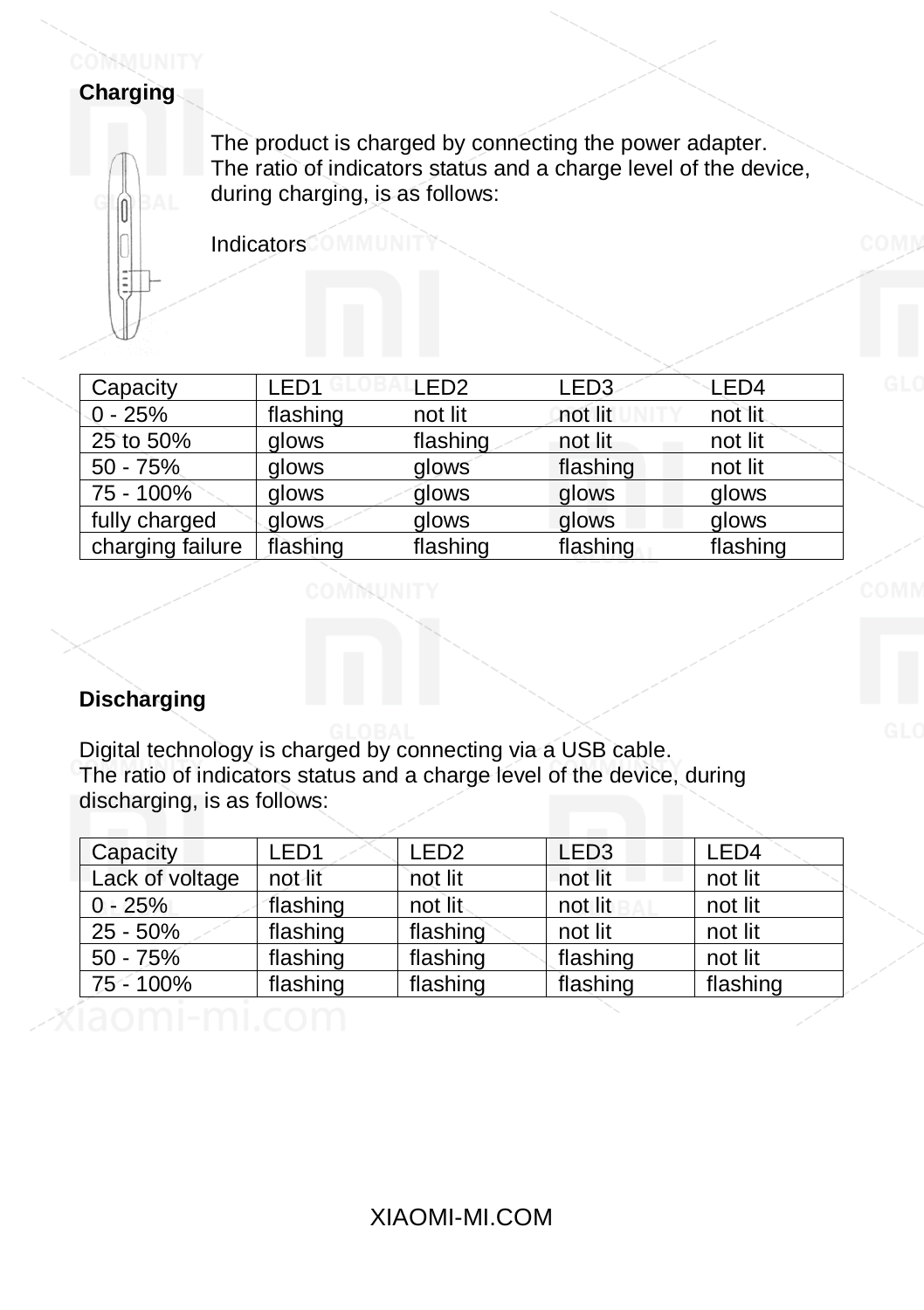# **Use of anti-counterfeiting markings**

On the packaging of each original universal battery ZMI is stamped with forgery. Wipe off the protective layer, enter the confirmation code on the official website of ZMI and check the originality of the product.





Official website: http://chaxun.zmifi.com

To verify the authenticity of the product, wipe off the protective layer

Schematic representation of the anti-counterfeiting marking

Schematic image after erasing the protective laye

## **Caution**

- Charge the product fully before using it for the first time.
- During the use of the product, to ensure its proper operation, check whether the charging icon is displayed on the digital device's screen.
- When charging this product, or using this product to charge digital equipment, select the appropriate cable type yourself.
- If during the charging process of the digital device, all LEDs on the product have gone out, this indicates a low level of charge of the product, charge it as soon as possible.
- When a digital device is connected to this product, the digital device first uses the charge of this product.
- After the digital device is fully charged, in order to avoid wear and tear, disconnect the cable in time.
- If, due to a short circuit or other reasons, the product goes into protective mode (after the button is not illuminated, the LED indicators are illuminated), to restore operation, it is necessary to connect an external charger and charge the product.

#### **Caution**

This device contains lithium-polymer batteries, to prevent damage to batteries and avoid other dangerous situations, do not disassemble the product itself.

XIAOMI-MI.COM